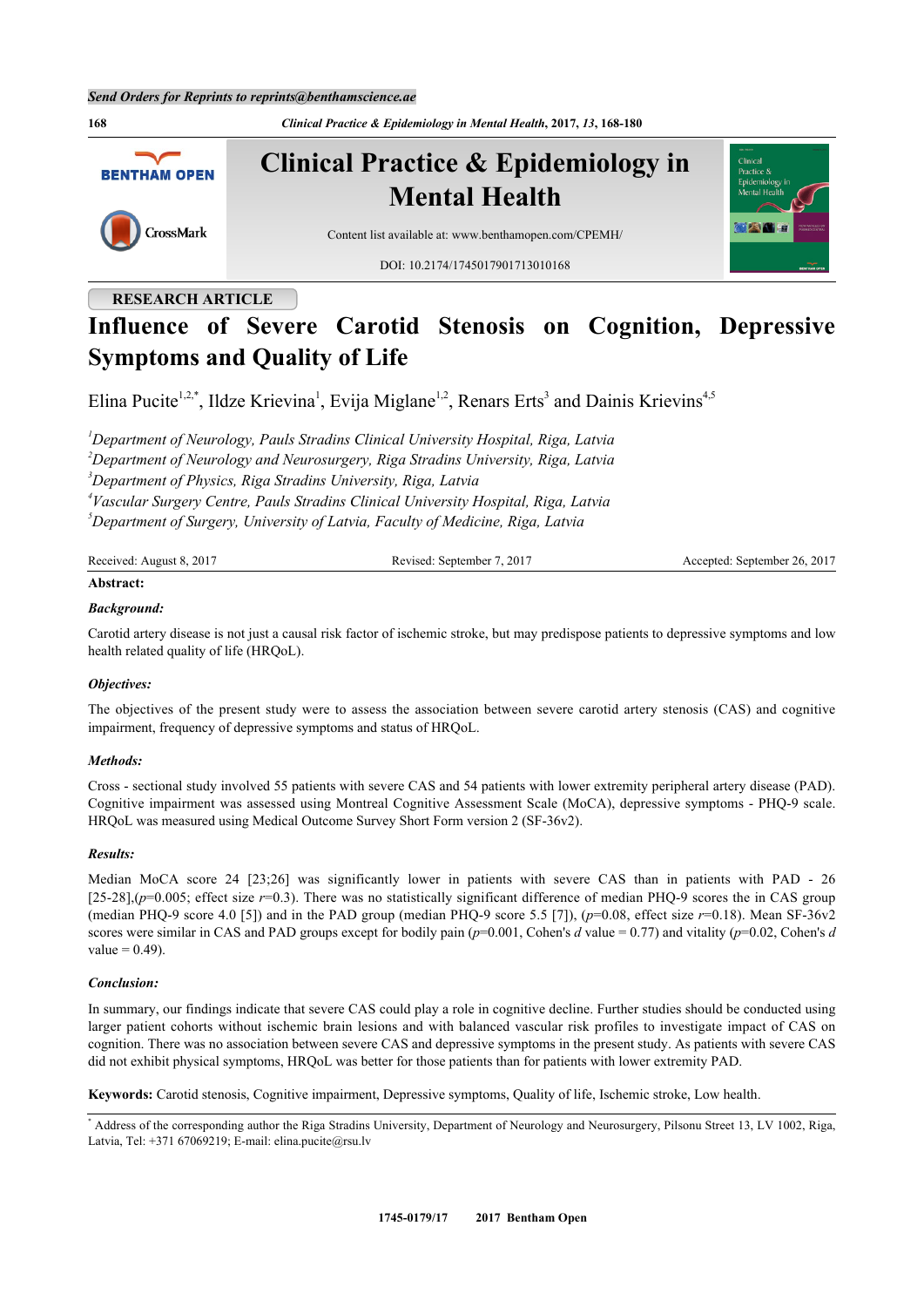#### **1. INTRODUCTION**

Atherosclerosis is a chronic systemic inflammatory disease affecting all arteries in the body [\[1](#page-9-0)]. Age-adjusted atherosclerotic cardiovascular disease (ACD) mortality rate trends have decreased globally, but the absolute number of ACD deaths is increasing in part due to the growth and the aging of the population, making atherosclerosis a leading cause of mortality world-wide [\[2](#page-9-1)]. The widespread occurrence of the atherosclerosis demands a closer look at how it affects quality of life.

Carotid artery atherosclerosis is not just a causal risk factor of ischemic stroke [[3](#page-9-2), [4\]](#page-9-3), it also appears to be an independent risk factor for cognitive impairment [[5\]](#page-9-4) and may predispose patients to depressive symptoms and low health related quality of life (HRQoL) [\[6](#page-9-5)]. The assessment of cognitive performance has been reported in patients with severe carotid artery stenosis (CAS) [\[7](#page-9-6)], but the results do not show clear interdependency. It remains controversial [[8\]](#page-9-7), whether patients with asymptomatic severe CAS suffer from cognitive impairment.

A relevant factor associated with atherosclerosis is depression. High prevalence of depression in cardiovascular disease [\[9\]](#page-9-8) and stroke patients [\[10\]](#page-9-9) is well documented in literature. Considering reports of cognitive performance in patients with asymptomatic carotid stenosis due to hypoperfusion, microemboli, altered cerebrovascular reactivity and impaired regional functional connectivity [[7\]](#page-9-6), these pathogenetic mechanisms could theoretically also favour depressive symptoms besides the current concept of "vascular depression" [[11\]](#page-9-10). Therefore if CAS itself would promote cognitive impairment and depressive symptoms, revascularisation may prevent not only cognitive decline and depression but also improve quality of life.

The objectives of the present study were to assess the association between severe CAS and cognitive impairment, frequency of depressive symptoms and status of HRQoL. We hypothesised that patients with severe carotid stenosis would have worse cognitive performance, depressive symptoms and HRQoL than patients with lower extremity peripheral artery disease (PAD).

#### **2. MATERIALS AND METHODS**

#### **2.1. Design and Study Population**

The study involved 55 patients undergoing carotid artery endarterectomy (CEA) for clinically severe carotid stenosis (≥ 70% luminal narrowing) and 54 patients with lower extremity PAD undergoing iliac or femoral artery revascularisation as a control group at the Pauls Stradins Clinical University Hospital from March 2016 to February 2017.

All consenting patients with severe CAS enrolled in this prospective exploratory study met the following inclusion criteria: age 18 years or older, severe extracranial  $CAS \ge 70\%$  and lower extremity PAD. CAS was estimated with computed tomography angiography and defined according to North American Symptomatic Carotid Artery Endarterectomy Trial (NASCET) criteria [\[12](#page-9-11)]; symptomatic carotid stenosis was considered if a minor stroke (National Institute of Health Stroke Scale (NIHSS) <4, modified Rankin Scale  $0 - 2$  at the time of inclusion), transient ischemic attack (TIA) or *Amaurosis fugax* occurred within 6 months; asymptomatic carotid stenosis was considered if Asymptomatic Carotid Atherosclerosis Study criteria were met [\[13\]](#page-9-12). Lower extremity PAD was defined if it was documented in previous medical reports or the patient had symptoms of claudication. Exclusion criteria were major stroke (modified Rankin Scale III-V), patients with antidepressant therapy and progressive cerebral disease (tumour, multiple sclerosis).

Fifty four consenting patients with severe PAD undergoing iliac or femoral artery revascularisation served as control patients to match patients on demographic and cardiovascular risk factor variables. Severe PAD was defined as lifestyle - limiting claudication with inadequate response to guideline - directed management and therapy [[14](#page-9-13)]. All control group patients underwent duplex ultrasound assessment of the carotid arteries and were included if CAS was <50%. Control patients were excluded based on history of stroke, TIA or carotid artery revascularisation, antidepressant therapy and progressive cerebral disease (tumour, multiple sclerosis).

#### **2.2. Basic Characteristics**

All patients were assessed 1-3 days before surgical management by a trained neurologist in a quiet and ambient room at the hospital. Basic demographic characteristics (age, sex, education), anthropometric and lifestyle characteristics (weight, height, smoking), data on comorbidities (history of stroke or TIA, coronary artery disease,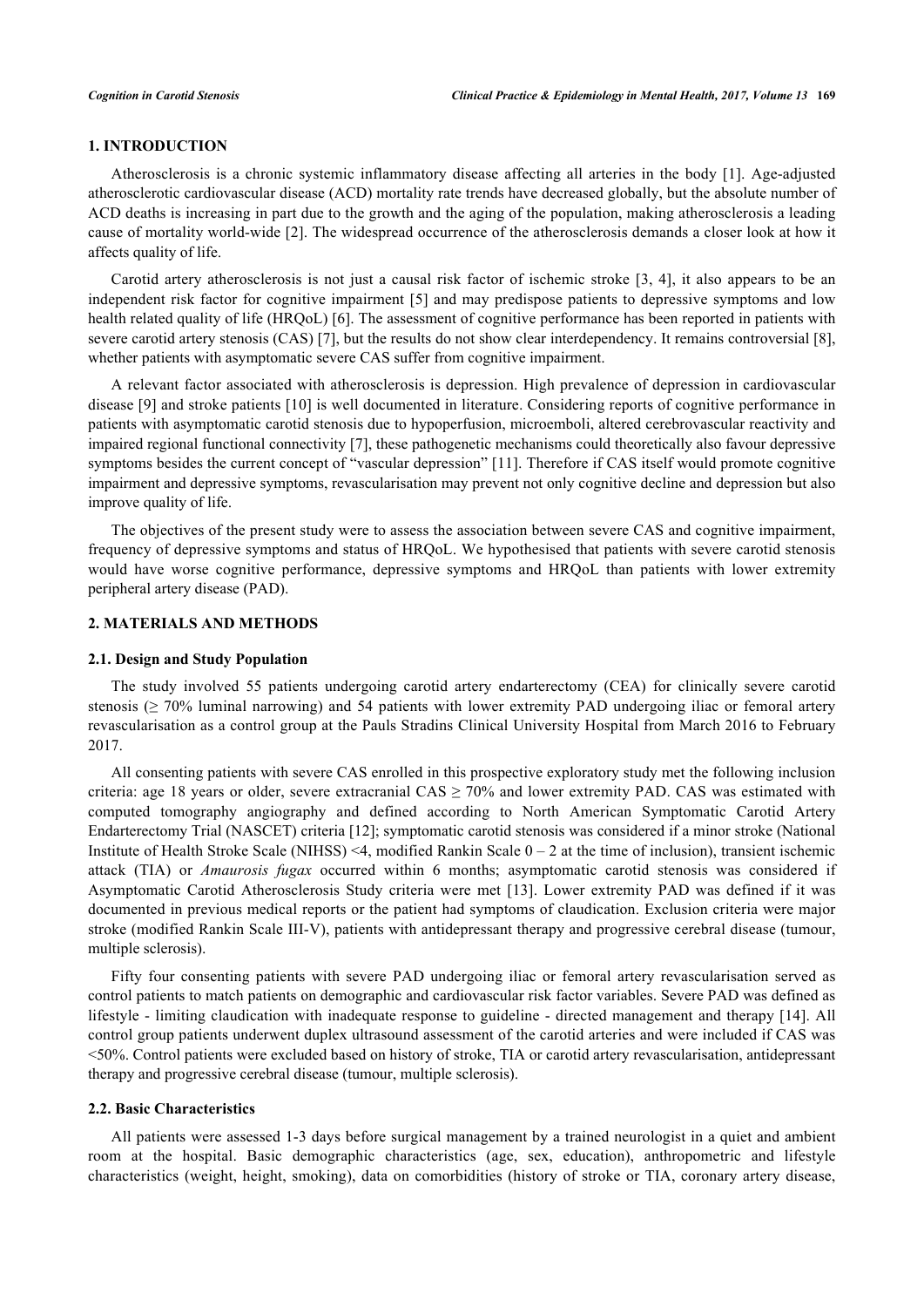arterial hypertension (AH), chronic heart failure, atrial fibrillation, diabetes mellitus, PAD), use of medications and neurological examination were recorded on standardized form. Body mass index (BMI) was calculated as weight (kg) divided by the square of high in metres  $(m^2)$ . Participants were classified as cigarette smokers if they were current smokers or had quit smoking within 5 years before enrolment. History of TIA or minor stroke was collected from previous medical records. Coronary artery disease was defined as a previous diagnosis of angina pectoris, myocardial infarction. AH was defined as values ≥ 140mmHg systolic blood pressure and/or ≥90mmHg diastolic blood pressure or current treatment with antihypertensive drugs [\[15](#page-9-14)]. Patients who had New York Heart Association (NYHA) class II to III chronic heart failure were included [\[16](#page-10-0)]. Atrial fibrillation was defined as documented diagnosis of all patterns of atrial fibrillation according to European Society of Cardiology guidelines [\[17\]](#page-10-1). Diabetes mellitus was defined as a previous diagnosis of type I or type II diabetes or current use of oral blood-sugar-lowering drugs or insulin. PAD was defined according to American Heart Association/American College of Cardiology (AHA/ACC) guidelines [\[14\]](#page-9-13). Regular use of antihypertensive medications, antiplatelet drugs, statins or other hypolipidemic drugs and hypoglicaemics was also recorded on a standardized form.

A single neurologist evaluated cognitive performance and asked patients to complete questionnaires: Patient Health Questionnaire - 9 (PHQ-9) and Medical Outcome Survey Short Form 36 version 2 (SF-36v2) in the presence of an investigator; she was blinded to the basic characteristics of patient data.

#### **2.3. Assessment of Cognitive Performance**

As Montreal Cognitive Assessment Scale (MoCA) has been approved as a valid screening tool for vascular cognitive impairment [\[18](#page-10-2) - [20](#page-10-3)], cognitive testing was performed using Latvian or Russian MoCA version, according to the native language of the participant and instructions given by the authors [[21\]](#page-10-4). It is a 10-minute cognitive screening tool used to detect mild cognitive impairment. The MoCA scores range from 0-30 and are divided into 7 subscores: visuospatial/executive (alternating trail-making, cube copy, clock drawing), naming (lion, rhinoceros, camel), attention (forward and backward digit span, taping to the letter A, subtracting 7s from 100), language (sentence repetition, letter fluency), abstraction (similarities between train and bicycle, watch and ruler), memory (delayed verbal recall of 5 words), orientation (to time and space) and an additional point is given to each patient who has educational experience of 12 years or fewer. A final total score of 26 and above is considered normal [\[22](#page-10-5)].

#### **2.4. Assessment of Depressive Symptoms**

PHQ-9 is a well-validated measure that can establish a provisional depressive disorder diagnosis [[23\]](#page-10-6). The PHQ-9 score ranges from 0 to 27 because each of the 9 items can be scored from 0 ("not at all") to 3 ("nearly every day"). Cutpoints 5, 10, 15 and 20 represent the threshold for mild, moderate, moderately severe and severe depression, respectively. PHQ-9 score of 10 or greater, which has sensitivity for major depression of 88%, a specificity of 88%, is recommended to use as a screening cut-point [[24\]](#page-10-7). Therefore, Latvian and Russian versions of the Patient Health Questionnaire (PHQ-9) depression scale [[25\]](#page-10-8) was used to assess depressive symptoms. Patients were categorized in two groups according to PHQ-9 score. PHQ-9 scores lower than 10 denoted no relevant depressive symptoms. Scores of 10 or higher indicated relevant depressive symptoms.

#### **2.5. Assessment of Health Related Quality of Life**

HRQoL was assessed using the Medical Outcome Survey Short Form 36 version 2 (SF-36v2), Latvian and Russian language versions [[26](#page-10-9)].The SF-36v2 includes one favourably scored scale measuring each of eight health domains: physical functioning, role participation with physical health problems (role-physical), bodily pain, general health, vitality, social functioning, role participation with emotional health problems (role-emotional) and mental health. For each item, scores are coded, summed and transformed into a scale from 0 (worst possible health state measured by the questionnaire) to 100 (best possible health state). A difference of 5 to 10 points is considered a clinically important change for an individual subject (a smaller difference may be important for group comparisons) [[27](#page-10-10)]. In addition, the SF-36v2 provides summary scales for overall physical and mental health, which are standardized to a population mean of 50 and a standard deviation of 10 and for which individual differences of 2,5 to 5 points are considered clinically meaningful [[28\]](#page-10-11). SF-36 data of age-matched general Latvian population (age  $\geq$  66 years) [\[29\]](#page-10-12) were used to compare HRQoL of general population with severe CAS and PAD.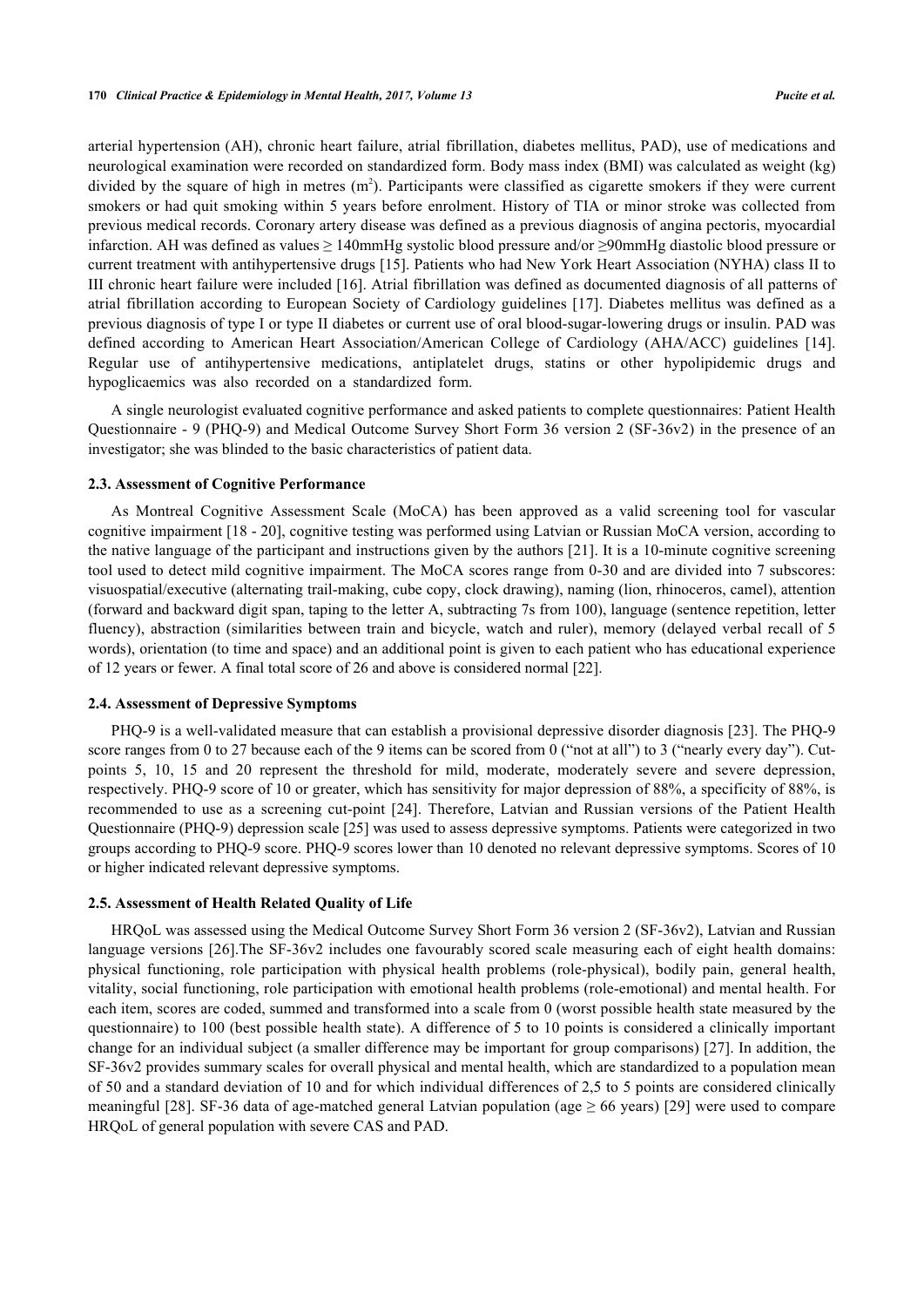#### **2.6. Ethics Approval and Consent to Participate**

The study protocol was approved by the corresponding local ethic committee of Riga Stradins University. Written informed consent was obtained from all patients prior to study inclusion.

#### **2.7. Statistical Analysis**

Descriptive statistics were used to analyse the demographics and clinical characteristics of the population. Continuous variables were described as means (standard deviation (SD)) or median and interquartile range ([IQR]). Categorical variables were presented as counts and percentages.

The normal distribution of data was tested with the Kolmogorov-Smirnov test. Normally distributed data were analysed with *t* tests for independent samples. Continuous (non-Gaussian distribution) variables were compared with the Mann-Whitney *U* test. To explore comparability of both groups (whether there are any potential cofounders that could influence the results) univariate analysis was carried out for an association between both groups (Chi-square test for categorical variables). A two-sided *p*-value < 0.05 was considered statistically significant. To understand whether differences were statistically meaningful, Cramer's V  $\langle 0.3$ =small effect size, 0.3 - 0.5 = medium effect size, >0.5 = large effect size) for Pearson Chi-square test, Cochen's *d* value (<0.5=small effect size, 0.5-0.8=medium effect size, >0.8=large effect size)for *t*-test and *r* (<0.3=small effect size, 0.3-0.5=medium effect size, >0.5=large effect size) for Mann-Whitney was used. Statistical analyses were performed using IBM SPSS Statistics(version 23 for Windows, IBM Corp., Somers, NY, USA).

#### **3. RESULTS**

#### **3.1. Characteristics of Patients**

The study comprised of 55 patients with severe CAS and 54 matched control subjects with severe PAD. CAS and control subjects were balanced in regard to age, gender, BMI, and co-morbidities such as coronary artery disease, chronic heart failure, atrial fibrillation and diabetes mellitus. Statistically significant differences were found across groups for TIA or minor stroke, AH, smoking habit and use of medications, including antiplatelet and hypolipidemic drugs. Diagnosis of AH seemed to be more prevalent in patients with severe CAS ( $p=0.001$ ; Carmer's V = 0.367) but compliance of AH treatment and maintenance of normal arterial blood pressure were similar in both groups  $(p=0.951;$ Cramer's V=0.146). Control subjects with severe PAD presented a higher prevalence of smoking habit (*p*=0.02, Cramer's  $V = 0.2$ ), and lower compliance of medication treatment ( $p \le 0.05$ ; Cramer's  $V = 0.2$ ) although effect size of statistically significant difference was small (Table **[1](#page-3-0)**).

| Variable                                    | $CAS (n=55)$            | PAD $(n=54)$           | <i>p</i> value | <b>Effect size</b>   |
|---------------------------------------------|-------------------------|------------------------|----------------|----------------------|
| Age, Years (SD)<br>(Range of Years)         | 68,0(10,3)<br>$(44-86)$ | 64,6(9.7)<br>$(45-87)$ | 0.768          | Cochen's $d = 0.34$  |
| Male                                        | 43 (78%)                | 40(74%)                | 0.615          |                      |
| <b>Previous Minor Stroke/TIA</b>            | 11(20%)                 | $\overline{0}$         | 0.001          | Cramer's $V = 0.285$ |
| TIA/<br>Amaurosis Fugax                     | 6                       | $\mathbf{0}$           |                |                      |
| Minor Stroke                                | 5                       | $\mathbf{0}$           |                |                      |
| <b>Coronary Disease</b>                     | 22(40%)                 | 15(28%)                | 0.443          | Cramer's $V = 0.566$ |
| AH                                          | 54 (98%)                | 41 $(76%)$             | 0.001          | Cramer's $V = 0.367$ |
| <b>Compliance of Hypertension Treatment</b> | 28(52%)                 | 21(51%)                | 0.951          | Cramer's $V = 0.146$ |
| Chronic Heart Failure >2 NYHA               | 22(40%)                 | 15(28%)                | 0.178          | Cramer's $V = 0.120$ |
| <b>Atrial Fibrillation</b>                  | 8(14%)                  | 5(9%)                  | 0.395          | Cramer's $V = 0.075$ |
| Diabetes Mellitus                           | $6(11\%)$               | 12(22%)                | 0.112          | Cramer's $V = 0.148$ |
| <b>Smoking Habit</b>                        | 35(64%)                 | 45 (83%)               | 0.02           | Cramer's $V = 0.221$ |
| <b>BMI</b>                                  | 26.8(4.07)              | 25.27 (4.21)           | 0.093          | Cochen's $d=0.369$   |
| <b>Use of Antiplatelet Drugs</b>            | 39(71%)                 | $27(50\%)$             | 0.02           | Cramer's $V = 0.2$   |
| <b>Use of Hypolipidemic Drugs</b>           | 36(65%)                 | 17 (32%)               | 0.001          | Cramer's $V = 0.3$   |

<span id="page-3-0"></span>

|  | Table 1. Demographic data and clinical characteristics of patients with severe CAS and control subjects with severe PAD. |
|--|--------------------------------------------------------------------------------------------------------------------------|
|  |                                                                                                                          |

Data presented as mean (SD) or *n* (%)

CAS, carotid artery stenosis; PAD, lower extremity peripheral artery disease; SD, standard deviation; TIA, transient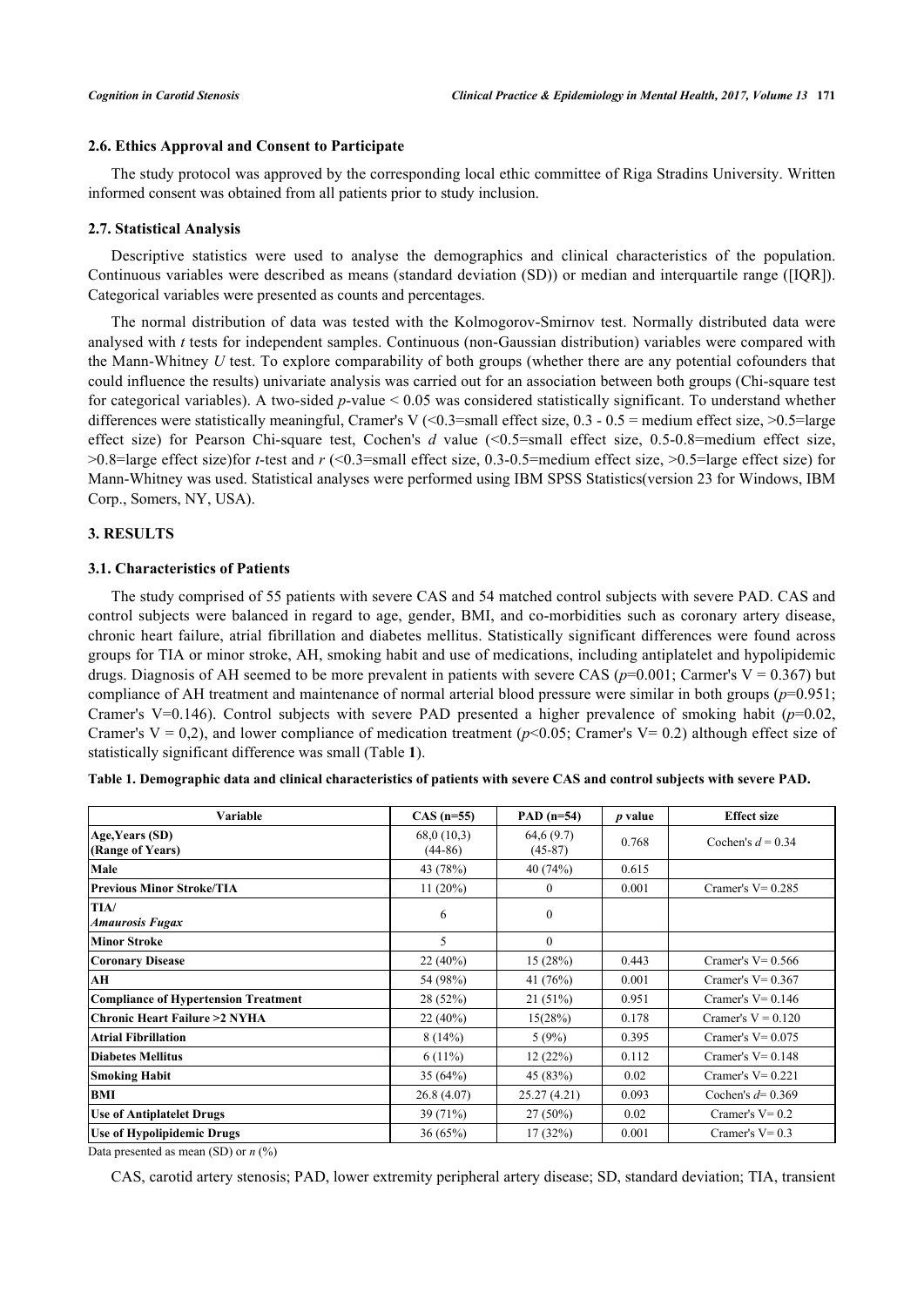ischemic attack; AH, arterial hypertension; NYHA, New York Heart Association classification; BMI, body mass index

Comparison of cognitive performance between patients with carotid artery stenosis and lower extremity peripheral artery disease.

Although both groups presented mean MoCA scores below the suggested cut-off score, mean MoCA scores 24.2 (2.77)were significantly lower in CAS patients than in patients with PAD - 25.8 (2.28) (p<0.01, Cochen's *d* value 0.59).Complementary statistically significant difference with medium effect size was observed with median MoCA scores (*p*=0.005; effect size *r*=0.3) Table (**[2](#page-4-0)**). In our study, patients with CAS performed significantly worse on the MoCA subtests of delayed recall  $(p=0.023, r=0.24)$ .

|                  | $CAS (n=55)$   |    |                | PAD $(n=54)$   |    |                |           |                |
|------------------|----------------|----|----------------|----------------|----|----------------|-----------|----------------|
|                  | Median         | Q1 | Q <sub>3</sub> | Median         | Q1 | Q <sub>3</sub> | $p$ value | Effect Size, R |
| MoCA Total Score | 24             | 23 | 26             | 26             | 25 | 28             | 0.005     | 0.3            |
| MoCA Subtests:   |                |    |                |                |    |                |           |                |
| <b>VSE</b>       | 4              | 3  | 5              | $\overline{4}$ | 4  | 5              | 0.128     | 0.16           |
| Naming           | 3              | 3  | 3              | 3              | 3  | 3              | 0.419     | 0.08           |
| Attention        | 5              | 5  | 6              | 6              | 5  | 6              | 0.142     | 0.16           |
| Language         | $\overline{2}$ |    | $\overline{c}$ | $\overline{2}$ |    | $\overline{2}$ | 0.661     | 0.05           |
| Abstraction      | $\overline{2}$ |    | $\overline{2}$ | 2              |    | $\overline{2}$ | 0.773     | 0.03           |
| Delayed Recall   | $\mathcal{L}$  |    | 4              | 3.5            | 2  | 5              | 0.023     | 0.24           |
| Orientation      | 6              | 6  | 6              | 6              | 6  | 6              | 0.684     | 0.04           |

<span id="page-4-0"></span>**Table 2. MoCA scores for patients with severe CAS and for control subjects with severe PAD.**

CAS, carotid artery stenosis; PAD, lower extremity peripheral artery disease; MoCA, Montreal Cognitive Assessment Scale; VSE, visuospatial/executive functions

Comparison of depressive symptoms between patients with carotid artery stenosis and lower extremity peripheral artery disease.

According to the accepted threshold of the PHQ-9 (score≥10) for depressive symptoms, the difference of frequency was not statistically significant between both groups Table (**[3](#page-4-1)**). Further, there was no statistically significant difference of median PHQ-9 scores in the CAS group (median PHQ-9 score 4.0 [[5\]](#page-9-4)) and in the PAD group (median PHQ-9 score 5.5 [\[7](#page-9-6)]), (*p*=0.08, effect size *r*=0.18).

<span id="page-4-1"></span>

|                     |         | PHO-9 scores | <i>p</i> Value | Cramer's V |       |
|---------------------|---------|--------------|----------------|------------|-------|
|                     | 1-4     | $5-9$        | $\geq 10$      |            |       |
| $\text{CAS}$ (n=55) | 32(58%) | 15(27%)      | 8(15%)         | 0.168      | 0.168 |
| $PAD$ ( $n=54$ )    | 24(44%) | 13(24%)      | 17 (32%)       |            |       |

PHQ-9, Patient Health Questionnaire - 9; CAS, carotid artery stenosis; PAD, lower extremity peripheral artery disease;

Comparison of HRQoL between patients with carotid artery stenosis and lower extremity peripheral artery disease.

Mean SF-36v2 scores for bodily pain and vitality were significantly lower in patients with severe PAD than in patients with severe CAS ( $p=0.001$  and  $p=0.02$ ). The lowest SF-36v2 mean scores in patients with CAS were for general health and the highest for social functioning and mental health. The lowest scores in patients with severe PAD were for physical functioning, role-physical, bodily pain and general health, but the highest was for social functioning and role-emotional. Comparing mean SF-36v2 scores of patients with CAS with those of the general Latvian population aged ≥66 years, there was no statistically significant difference observed. Mean SF-36v2 scores for physical functioning, role-physical and bodily pain were significantly lower in patients with PAD than in the Latvian population under age 66 years (Cohen's *d* value 0.7) (Table **[4](#page-4-2)**).

<span id="page-4-2"></span>**Table 4. Mean SF-36v2 scores in patients with severe CAS, severe PAD and in the Latvian population ≥ 66 years sample.**

| <b>SF-36v2 Subscales</b> | <b>CAS</b><br>$(n=55)$ | PAD $(n=54)$                          | Latvian Population $\geq 66$ Years   Mean SF-36v2  <br>$(n=119)$ | $ CAS\, vs. \, PAD^* $ | Mean SF-36v2<br>CAS vs. Latvian<br>Population $\geq 66$ Years <sup>#</sup> | Mean SF-36v2<br>PAD vs. Latvian<br>Population $\geq 66$ Years |
|--------------------------|------------------------|---------------------------------------|------------------------------------------------------------------|------------------------|----------------------------------------------------------------------------|---------------------------------------------------------------|
| PF                       |                        | $\left[55.3(23.7)\right]$ 46.4 (21.6) | 63.4(25.5)                                                       | 0.39                   | 0.33                                                                       | 0.7                                                           |
| RP                       |                        | $\left[51.5(25.6)\right]$ 42.8 (25.8) | 60.9(26.4)                                                       | 0.34                   | 0.36                                                                       | 0.69                                                          |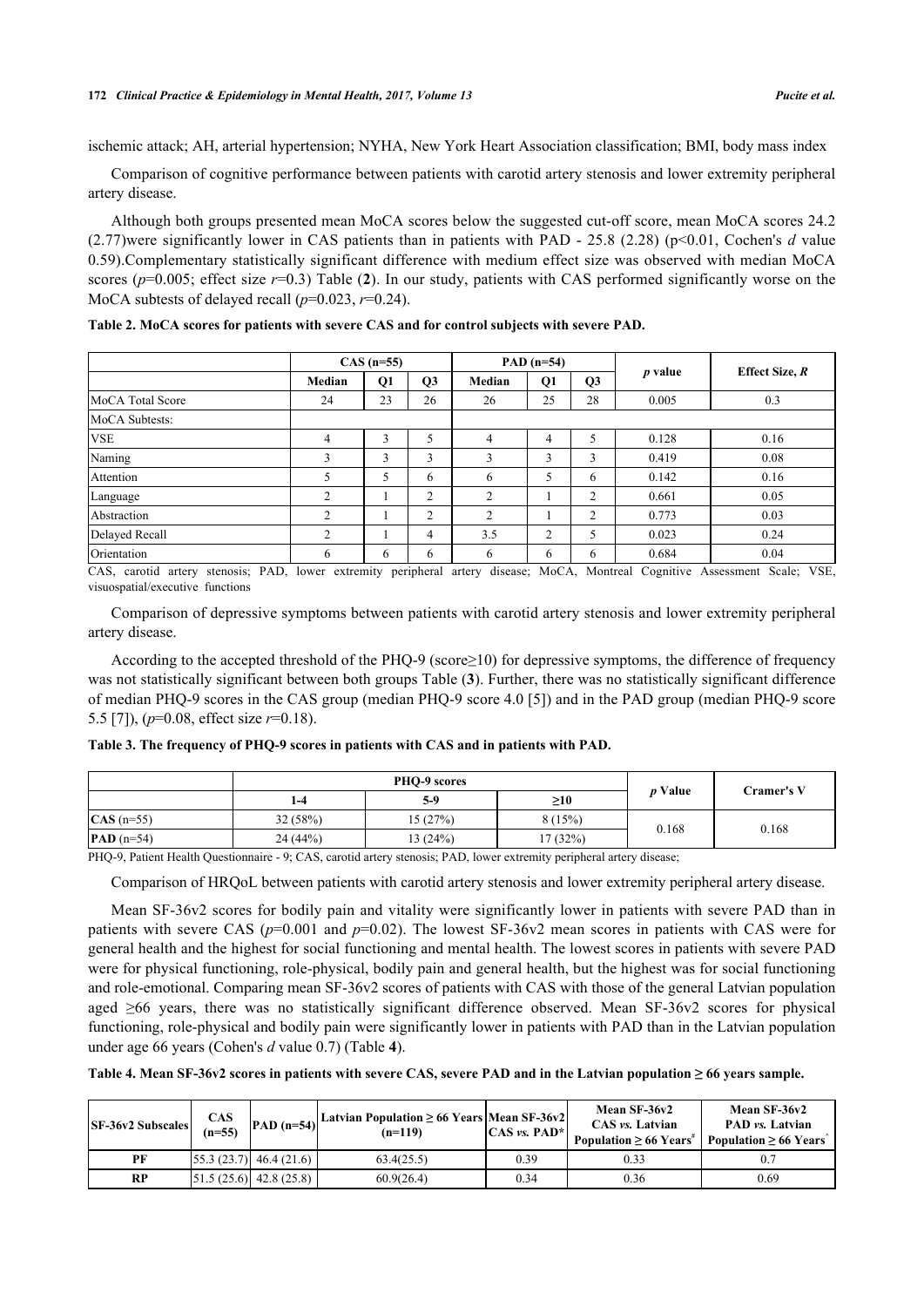| <b>SF-36v2 Subscales</b> | <b>CAS</b><br>$(n=55)$ |                                     | $\left  \text{PAD (n=54)} \right $ Latvian Population $\geq 66$ Years Mean SF-36v2<br>$(n=119)$ | $ CAS\,vs.$ PAD <sup>*</sup> | Mean SF-36v2<br>CAS vs. Latvian<br>Population $\geq 66$ Years <sup>*</sup> | Mean SF-36v2<br>PAD vs. Latvian<br>Population $\geq 66$ Years |
|--------------------------|------------------------|-------------------------------------|-------------------------------------------------------------------------------------------------|------------------------------|----------------------------------------------------------------------------|---------------------------------------------------------------|
| <b>BP</b>                |                        | $\left[55.8(25.7)\right]37.7(20.9)$ | 55.5(24.7)                                                                                      | 0.77                         | < 0.1                                                                      | 0.78                                                          |
| GH                       |                        | $[48.4 (12.0)]$ 43.4 (15.3)         | 43.7(19.5)                                                                                      | 0.36                         | 0.29                                                                       | < 0.1                                                         |
| VT                       |                        | $[60.6(15.6)]$ 51.4 (21.2)          | 55.4(18.4)                                                                                      | 0.49                         | 0.3                                                                        | 0.2                                                           |
| <b>SF</b>                |                        | $[68.6 (25.4) \ 59.8 (31.4)]$       | 70.5(24.6)                                                                                      | 0.31                         | $\leq 0.1$                                                                 | 0.38                                                          |
| RE                       |                        | $[64.2 (25.2)]$ 59.9 (29.1)         | 70.4(25.9)                                                                                      | 0.16                         | 0.24                                                                       | 0.38                                                          |
| МH                       |                        | (68.5 (14.8) 61.8 (20.2)            | 61.1(17.8)                                                                                      | 0.38                         | $\leq 0.1$                                                                 | 0.45                                                          |

*(Table 4) contd.....*

SD, standard deviation; CAS, carotid artery stenosis; PAD, lower extremity peripheral artery disease; PF - Physical functioning; RP - role physical; BP - bodily pain; GH - general health; VT - vitality; SF - social functioning; RE - role emotional; MH - mental health

\*Comparing mean SF36v2 between CAS un PAD groups (Cohen's *d* value); **#** comparing mean SF36v2 between CAS and Latvian age matched population (Cohen's *d* value); **^** comparing mean SF36v2 between PAD and Latvian age matched population (Cohen's *d* value).

In mean SF-36v2 scores related to gender and age, there were no statistically significant differences in the CAS or PAD groups. In analysis of whether cognitive impairment (MoCA< 26) had an association with HRQoL either in patients with CAS or PAD, no significant differences were noted between groups. An association between depressive symptoms and impaired HRQoL was observed in both groups. Mean SF-36v2 scores for bodily pain, general health, vitality, social functioning, role-emotional and mental health were significantly lower in patients with depressive symptoms in CAS group Table (**[5](#page-5-0)**). Mean SF-36v2 scores for general health, vitality, role-emotional and mental health were significantly lower in patients with depressive symptoms in the severe PAD group, but there was no significant difference of mean SF-36v2 scores for role-physical and social functioning regardless of whether the patient had depressive symptoms (Table **[6](#page-5-1)**).

|           | CAS Patients, SF-36v2 Mean Scores, (SD) |                            |         |                 |  |  |
|-----------|-----------------------------------------|----------------------------|---------|-----------------|--|--|
|           | $PHO-9 < 10$<br>$(n=48)$                | $PHO-9 \geq 10$<br>$(n=7)$ | P Value | Cohen's d Value |  |  |
| PF        | 56,4 (24.5)                             | 48.8(18.1)                 | 0.4     | 0.35            |  |  |
| RP        | 53.6(26.1)                              | 39.1(19.7)                 | 0.14    | 0.63            |  |  |
| <b>BP</b> | 59.1 (25.9)                             | 36.4(12.7)                 | 0.019   | 1.11            |  |  |
| <b>GH</b> | 49.9(11.6)                              | 39.4(10.5)                 | 0.02    | 0.95            |  |  |
| VT        | 64.6(12.7)                              | 36.7(7.0)                  | < 0.001 | 2.72            |  |  |
| <b>SF</b> | 73.1(24.3)                              | 42.2(13.2)                 | 0.001   | 1.58            |  |  |
| RE        | 67.4(25.8)                              | 45.8(8.9)                  | 0.024   | 1.12            |  |  |
| <b>MH</b> | 71.1(14.1)                              | 53.1(9.2)                  | 0.001   | 1.51            |  |  |

<span id="page-5-0"></span>**Table 5. Mean SF-36v2 scores in patients with severe CAS with and without depressive symptoms.**

CAS, severe carotid artery stenosis; PHQ-9, Patient Health Questionnaire - 9; PF - Physical functioning; RP - role physical; BP - bodily pain; GH general health; VT - vitality; SF - social functioning; RE - role emotional; MH - mental health

#### <span id="page-5-1"></span>**Table 6. Mean SF-36v2 scores in patients with severe PAD with and without depressive symptoms.**

|           |                  | PAD Patients, SF-36v2 Mean Scores, (SD) |          |                 |
|-----------|------------------|-----------------------------------------|----------|-----------------|
|           | PHQ-9 <10 (n=22) | $PHO-9 \geq 10$<br>$(n=10)$             | P value  | Cohen's d Value |
| PF        | 50.2(24.1)       | 38.0(3.7)                               | 0.14     | 0.71            |
| RP        | 46.0(26.7)       | 35.6(23.6)                              | 0.299    | 0.41            |
| <b>BP</b> | 41.5(22.3)       | 29.3(15.3)                              | 0.13     | 0.64            |
| <b>GH</b> | 48.7(13.1)       | 31.7(13.5)                              | 0.002    | 1.28            |
| VT        | 57.4(20.6)       | 38.1(16.3)                              | 0.014    | 1.04            |
| <b>SF</b> | 63.1(33.1)       | 52.5(27.5)                              | 0.386    | 0.35            |
| RE        | 66.7(30.1)       | 45.0(21.2)                              | 0.049    | 0.83            |
| MH        | 69.5(18.1)       | 44.5(12.8)                              | < 0.0001 | 1.60            |

CAS, severe carotid artery stenosis; PHQ-9, Patient Health Questionnaire - 9; PF - Physical functioning; RP - role physical; BP - bodily pain; GH general health; VT - vitality; SF - social functioning; RE - role emotional; MH - mental health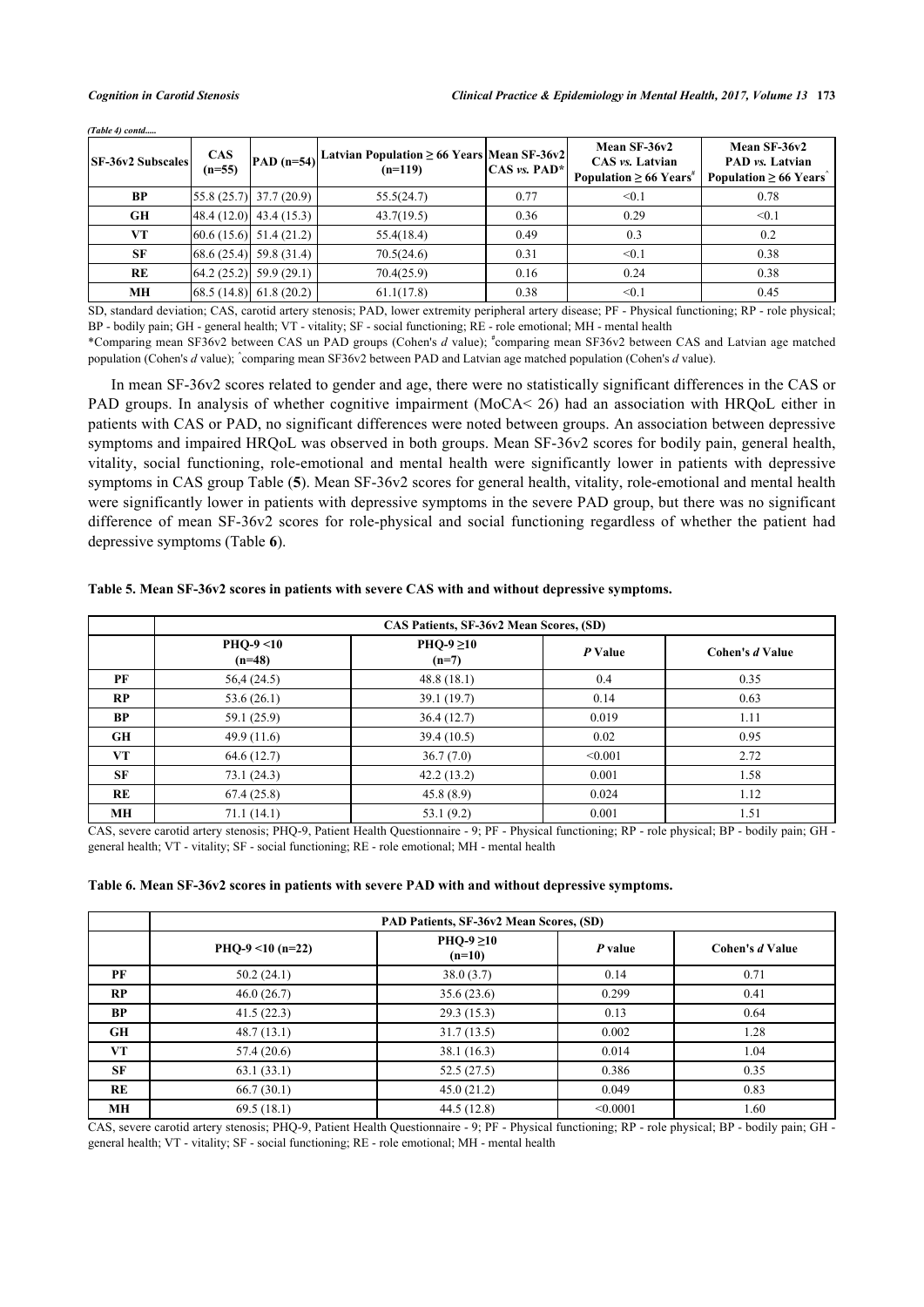#### **4. DISCUSSION**

Severe CAS is associated with increased risk for cognitive impairment [[7\]](#page-9-6), [[30](#page-10-13)] despite the fact that some studies have failed to identify cognitive abnormalities in patients with this condition[[31\]](#page-10-14). It is considered that cognitive impairment in patients with symptomatic severe CAS is in the context of the acute stroke lesion [\[32,](#page-10-15) [33\]](#page-10-16), but association of asymptomatic severe CAS and cognitive impairment is not yet clear. One probable pathogenetic mechanism of cognitive impairment in asymptomatic severe CAS may be due to decreased cerebral blood flow (hypoperfusion, microemboli, altered cerebrovascular reactivity) [\[7\]](#page-9-6). Another assumption of disputable mechanisms of cognitive impairment is whether carotid stenosis is an indicator or marker for underlying multiple vascular risk factors that predispose patients to cognitive impairment due to intracranial atherosclerosis [\[34](#page-10-17), [35](#page-10-18)]. Therefore, taking these considerations into account, the control group in our study was chosen to present the same vascular risk factors as those in the severe CAS group, with only one difference: in the control group CAS was <50%. Although overall the vascular risk factors were similar between the two groups in our study, the frequency of previous minor stroke or TIA, AH, smoking habits and medication adherence were significantly different  $(p< 0.05)$ . However, the effect size of statistical significance was small for each of these factors, with the exception for AH. We therefore reasoned that these two groups were comparable in both demographics and vascular risk factors.

The current study found that median MoCA scores were lower in patients with CAS than in those in the control group. This suggests that patients with advanced atherosclerosis and severe CAS may be at higher risk for cognitive impairment than patients with advanced atherosclerosis without CAS. However, because of the known associations of cognitive impairment with minor stroke and TIA, our data should be interpreted with caution, despite the fact that in severe CAS group the number of patients with minor stroke or TIA (n=11; 20%) and the corresponding effect size of statistical significance (Cramer's  $V = 0.285$ ) were small. Several studies have evaluated cognitive impairment after TIA or minor ischemic stroke. The aims of those studies were similar - to evaluate the frequency of cognitive impairment in patients with TIA [\[36\]](#page-10-19) or in stroke patients with no significant disabilities using either modified Rankin Scale (mRS) [\[33](#page-10-16)] or NIHSS [\[37\]](#page-11-0) for clinical neurological assessment. There were differences between the studies in the sample characteristics, clinical assessment methods used and timing of cognitive testing, as well as in the definition of TIA (clinical versus imaging based diagnosis of TIA). Nevertheless the conclusions of the studies were consistent: cognitive impairment was common in patients who had suffered an ischemic stroke and had a successful clinical recovery with no functional disability. Additionally, at least one-third of TIA patients had impairment of one or more cognitive domains [\[38](#page-11-1)]. However there is still lack of comparable studies and available data on risk factors or potential causes and underlying mechanisms of cognitive dysfunction after TIA. Another reason to interpret the results of the current study with caution is the high prevalence of AH in the CAS group. It is known that high blood pressure is a strong risk factor for white matter lesion (WML) [\[39](#page-11-2)] and data suggests that WMLs could lead to cognitive decline and may play a role in the aetiology of dementia [[40\]](#page-11-3). However, there are data that implies that AH treatment could reduce WML progression [\[39](#page-11-2)]. Besides, it is also known that AH in small portion of patients with bilateral severe CAS may have a adjusting role in hemodynamics of cerebral perfusion [[41](#page-11-4)], suggesting that in the context of CAS, it may be a protective factor against cognitive dysfunction. For these reasons, the influence of AH on cognitive decline in our study remains uncertain. Finally, patients had modifiable risk factors for vascular disease that have been shown to increase the risk for cognitive impairment [\[34](#page-10-17)]. Although the prevalence of these risk factors was similar between the experimental and control groups, they may have influenced cognitive performance in our study, thus the sole impact of severe CAS on cognition may be affected or left obscure. Nevertheless, these data could be considered because, besides being the best medical treatment for CAS, revascularisation may not only prevent risk of stroke but also improve [[42](#page-11-5) - [44](#page-11-6)] or provide some protection against cognitive decline in the elderly [[31](#page-10-14)], [[45\]](#page-11-7). When the results of our study are compared with other studies that used MoCA as a screening tool to assess cognitive performance[[45\]](#page-11-7),[[46](#page-11-8)], there were some slight discrepancies, which may be due to disparities in the quantification of CAS and calculation of mean MoCA scores. However, the results were consistent that cognitive impairment was present in patients with severe CAS [[47](#page-11-9)]. This finding was confirmed by additional studies using sensitive standardised complex neuropsychological tests [[8\]](#page-9-7), [\[48](#page-11-10)].

Depressive symptoms are frequently found in older patients with symptomatic severe CAS [[49\]](#page-11-11), but it is unknown whether there is a direct causal relationship between severe CAS and depressive symptoms [[50](#page-11-12)] or whether depression is a consequence of the cerebrovascular atherosclerosis sequelae [\[51](#page-11-13) - [54\]](#page-11-14). Although the present study did not identify a statistically significant difference in the frequency of relevant depressive symptoms between the CAS and PAD groups, there was a trend towards more depressive symptoms with higher PHQ-9 scores in patients with PAD. By contrast, similar studies have found that relevant depressive symptoms were more common in patients with CAS than in those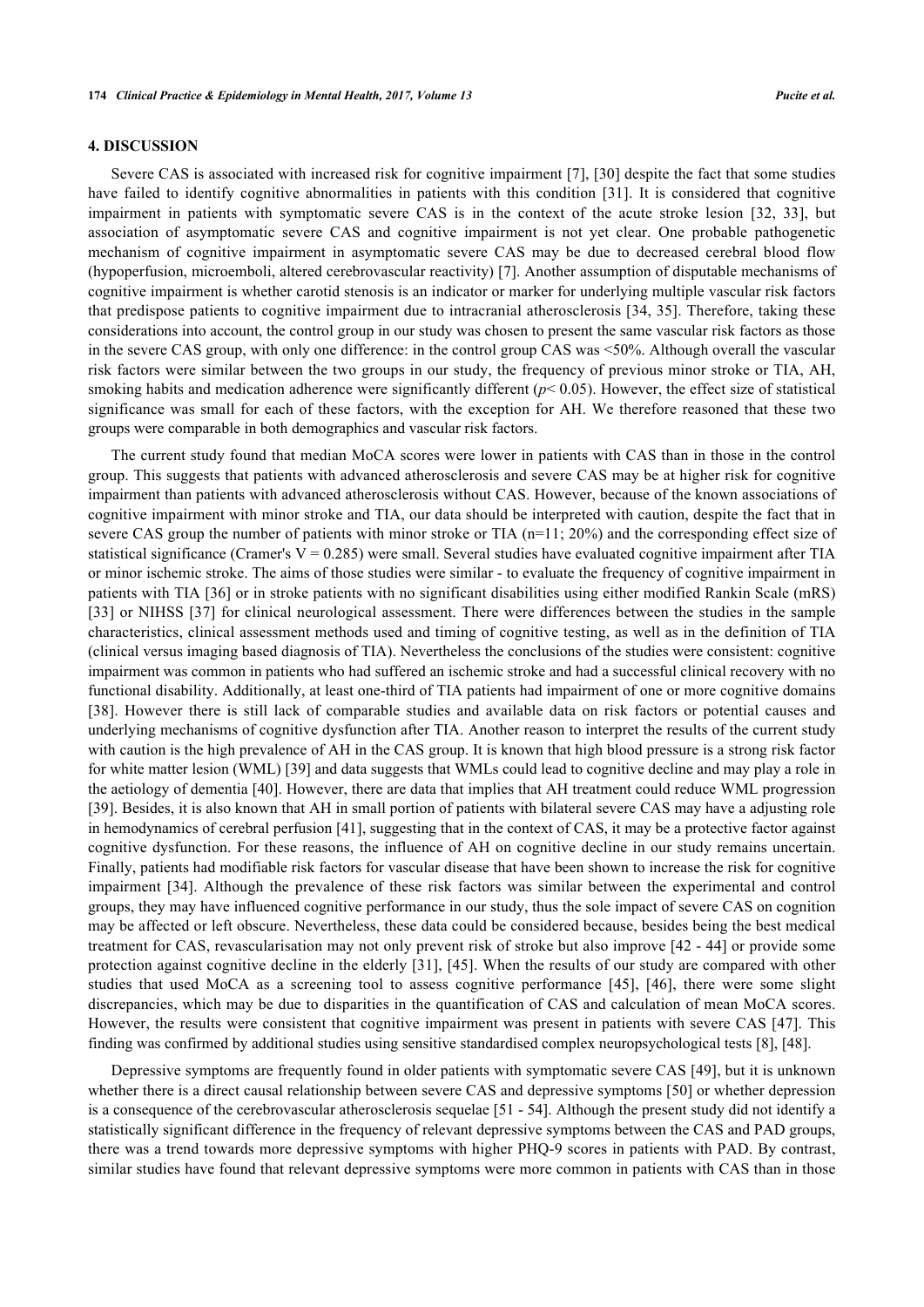with PAD [[49](#page-11-11)], [[50\]](#page-11-12). One possible reason for this discrepancy could be the selection bias for the PAD group in our study. The patients in the PAD group had more advanced PAD and experienced symptoms that interfered with their daily activities. This was confirmed by lower mean scores on the HRQoL evaluation for physical functioning, general health and mental health perception (depressive symptoms and hopeless feeling) for the PAD patients compared to the CAS patients. This is consistent with recently published data, which found that patients with increased atherosclerosis and diminished walking function, were at increased risk for depression [[55\]](#page-11-15). In our study, patients taking antidepressant therapy were excluded because evidence suggests that major depressive disorder and active pharmacological therapy both may affect cognitive function [[56\]](#page-12-0).

To further evaluate HRQoL, patients with severe CAS and those with PAD were compared to healthy age matched Latvian population. Evaluating HRQoL, there was no significant difference between the Latvian population under 66 years of age and patients with severe CAS. By contrast, patients with PAD had significantly lower mean SF-36v2 scores for physical functioning, role-physical and bodily pain than did the Latvian population and significantly lower scores for bodily pain and vitality than did patients in the CAS group. There were no associations of probable impact of age, gender or cognitive impairment on HRQoL scores in the CAS and PAD groups. The analysis of HRQoL in patients with and without depressive symptoms in each group showed that the mean SF-36v2 scores were lower for general health, vitality, role-emotional and mental health for patients with depressive symptoms in CAS and PAD groups compared to those without depressive symptoms. These results demonstrate that depression, which has a higher incidence in patients with cardiovascular diseases [\[57\]](#page-12-1), could lead to a poorer HRQoL. Comparing mean SF-36v2 scores in patients with depressive symptoms, lower scores for physical functioning, bodily pain, general health and mental health were achieved by patients in the PAD group than by patients in the CAS group. These results could be explained by bodily pain and impairment of physical functioning experienced by patients with severe PAD as they have more physically unpleasant symptoms than patients with severe CAS.

Several studies have assessed HRQoL in patients with CAS and PAD with varying results. Some studies reported poorer HRQoL in patients with CAS than in the general population [[58](#page-12-2)], [[59](#page-12-3)]. This contradicts the results of our study, in which there were no significant differences in mean SF-36v2 scores between the severe CAS group and the agematched Latvian population. This discrepancy could be explained by differences in HRQoL questionnaires, control groups (general rather than age-matched population) and the presentation of the results (median rather than mean values). The Athero-Express biobank study [\[58](#page-12-2)] evaluated HRQoL in patients with PAD compared with healthy Dutch age-matched individuals. The findings from this study were consistent with those from our study, demonstrating poorer HRQoL in patients with PAD. However, the Dutch study did not identify a significant difference in HRQoL between patients with CAS and those with PAD, whereas in our study, scores for bodily pain and vitality were significantly lower in the PAD group. The reason for the discrepancy is likely that in our study, all patients in the severe CAS group also had mild to moderate PAD, whereas in the control group, all patients had significant clinical symptoms of PAD with indications for revascularisation.

The PARTNERS study compared HRQoL among patients with PAD and PAD together with other cardiovascular disease (CVD). This study found that HRQoL was lower in the PAD-other-CVD patient group [[60](#page-12-4)]. These results contradict those of our study which found that patients with severe CAS and mild to moderate lower extremity PAD did not have worse HRQoL compared to those with severe PAD alone. The PARTNERS study [[60](#page-12-4)] included not only patients with stroke or TIA, but also those with symptomatic coronary artery disease in the PAD-other-CVD group. Thus, the underlying lower extremity or cardiac symptoms may have influenced impairment of HRQoL, especially the physical components. There are no physical symptoms associated with CAS that could interfere with daily activities and therefore significantly influence HRQoL.

Our results identified an association between severe CAS and cognitive impairment, and between severe PAD and a tendency towards increased frequency of depressive symptoms and lower HRQoL scores. Health care specialists should be aware of these findings when managing patient care because patients may benefit not only from cardiovascular risk factor management but also from additional physical and emotional support that may help to improve their activities of daily living [\[58\]](#page-12-2). Additionally, this information can help in decision-making for revascularisation therapy in patients with CAS.

Several limitations of this study should be acknowledged. First, this was a cross-sectional study with a relatively small sample size and a control group size that did not exceed the case sample. Second, there was a higher prevalence of TIA, minor stroke and AH in the CAS group which may have negatively influenced cognitive performance. Future studies should involve recruitment of more asymptomatic CAS and control patients with a better balance of vascular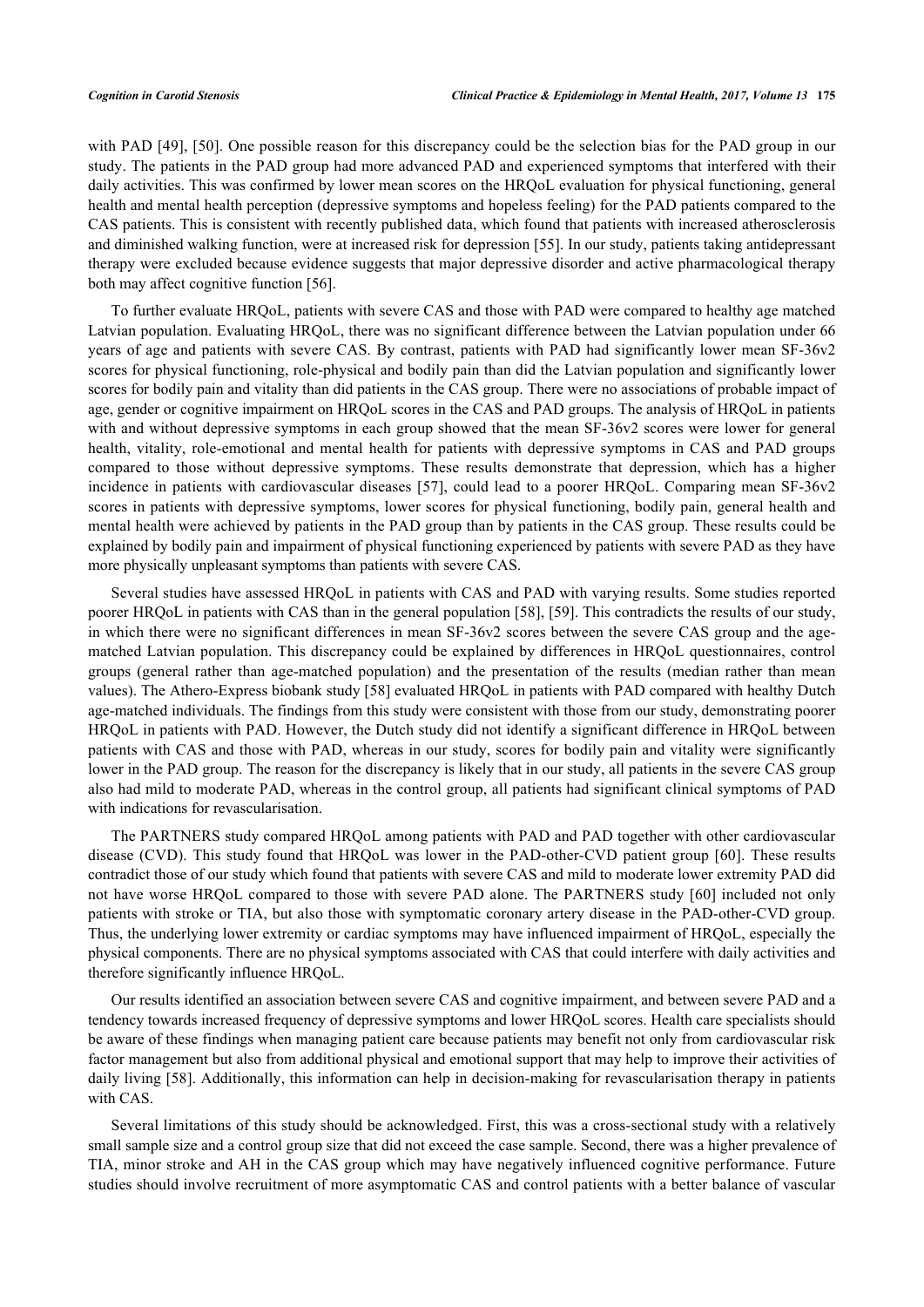risk factors. Additionally, brain imaging should be performed in both groups to evaluate the presence of WMLs. Finally, the control group exhibited more severe clinical symptoms of PAD than those in the CAS group, which may have influenced the HRQoL data and the frequency of depressive symptoms. Therefore, further studies are needed to explore the influence of severe CAS on cognitive function and development of depressive symptoms using a healthy, age-matched control group.

#### **CONCLUSIONS**

In summary, our findings indicate that severe CAS could play a role in cognitive decline. Further studies should be conducted using larger patient cohorts without ischemic brain lesions and with balanced vascular risk profiles to investigate impact of CAS on cognition. There was no association between severe CAS and depressive symptoms in the present study. As patients with severe CAS did not exhibit physical symptoms, HRQoL was better for those patients than for patients with lower extremity PAD.

# **LIST OF ABBREVATIONS**

| <b>HRQoL</b>    | $=$               | Health related quality of life;                                                              |
|-----------------|-------------------|----------------------------------------------------------------------------------------------|
| <b>CAS</b>      | $=$               | Carotid artery stenosis;                                                                     |
| <b>PAD</b>      | $=$               | Lower extremity peripheral artery disease                                                    |
| MoCA            | $=$               | Montreal Cognitive Assessment                                                                |
| PHQ-9           | $=$               | Patient Health Questionnaire - 9                                                             |
| $SF-36v2$       | $=$               | Medical Outcome Survey Short Form version 2                                                  |
| <b>ACD</b>      | $\qquad \qquad =$ | Atherosclerotic cardiovascular disease                                                       |
| <b>CAE</b>      | $\qquad \qquad =$ | Carotid artery endarterectomy;                                                               |
| <b>NASCET</b>   | $=$               | North American Symptomatic Carotid Endarterectomy Trial;                                     |
| <b>NIHSS</b>    | $=$               | National Institute of Health Stroke Scale                                                    |
| <b>TIA</b>      | $=$               | Transient ischemic attack                                                                    |
| <b>ACAS</b>     | $=$               | Asymptomatic Carotid Atherosclerosis Study                                                   |
| BMI             | $=$               | Body mass index                                                                              |
| <b>NYHA</b>     | $\qquad \qquad =$ | New York Heart Association classification                                                    |
| <b>AHA/ACC</b>  | $=$               | American Heart Association/ American College of Cardiology Foundation                        |
| <b>SD</b>       | $=$               | Standard deviation                                                                           |
| <b>IQR</b>      | $=$               | Interquartile range                                                                          |
| <b>VSE</b>      | $=$               | Visuospatial/executive functions                                                             |
| РF              | $=$               | Physical functioning                                                                         |
| RP              | $=$               | Role physical                                                                                |
| <b>BP</b>       | $=$               | Bodily pain                                                                                  |
| GH              | $=$               | General health                                                                               |
| VT              | $=$               | Vitality                                                                                     |
| SF              | $=$               | Social functioning                                                                           |
| RE              | $=$               | Role emotional                                                                               |
| MН              | $=$               | Mental health                                                                                |
| <b>PARTNERS</b> | $=$               | Peripheral Arterial Disease Awareness, Risk and Treatment: New Resources of Survival Program |
| <b>CVD</b>      | $=$               | Cardiovascular disease                                                                       |
| mRS             | $=$               | Modified Rankin Scale                                                                        |
| AH              | $\qquad \qquad =$ | Arterial hypertension                                                                        |
| WML             | $=$               | White matter lesion                                                                          |

### **ETHICS APPROVAL AND CONSENT TO PARTICIPATE**

Not applicable.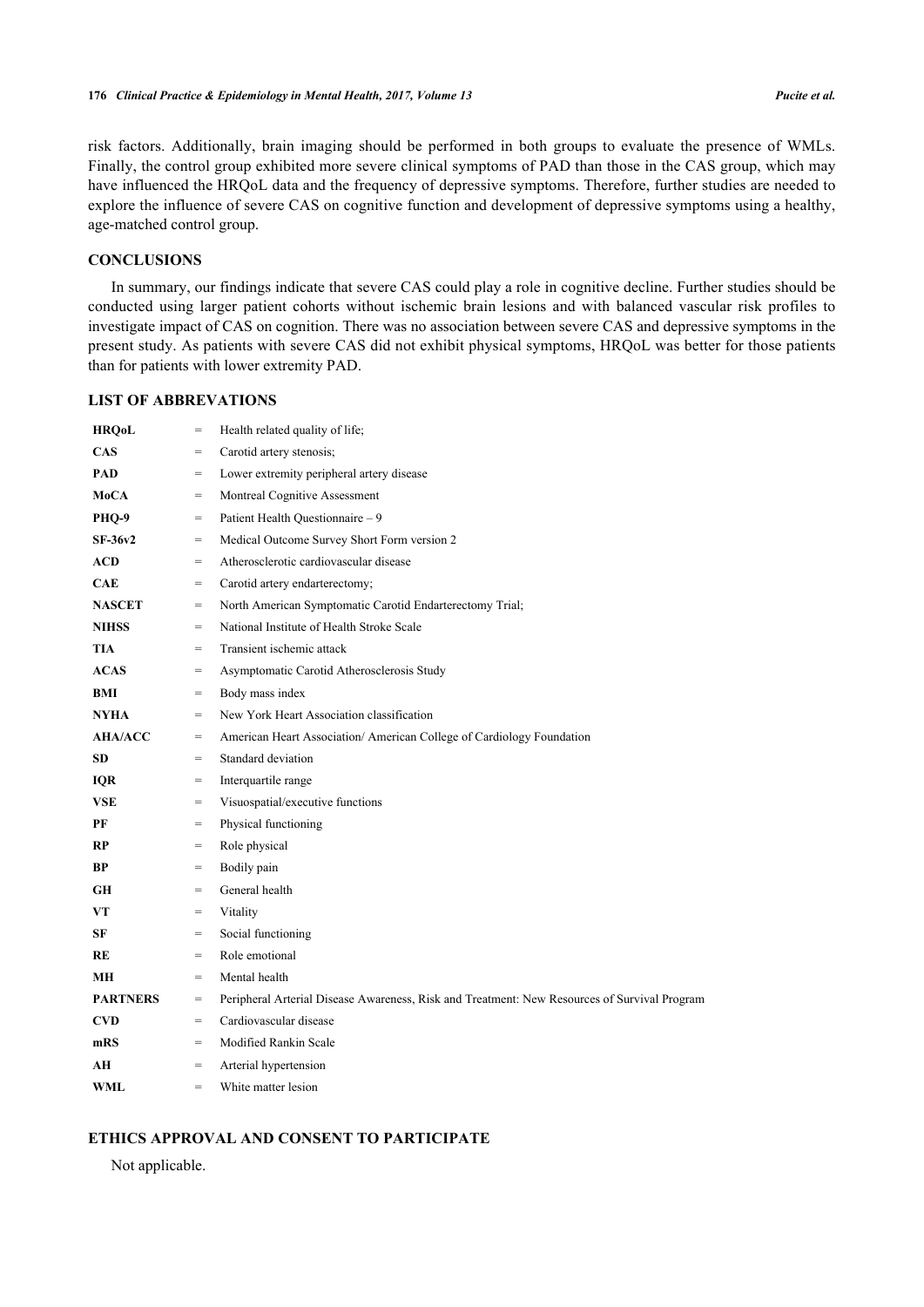### **HUMAN AND ANIMAL RIGHTS**

No Animals/Humans were used for studies that are base of this research.

#### **CONSENT FOR PUBLICATION**

Not applicable.

#### **CONFLICT OF INTEREST**

The authors declare no conflict of interest, financial or otherwise.

# **ACKNOWLEDGEMENTS**

All authors helped to draft the manuscript. In addition, EP, EM, DK contributed to conception, study design and manuscript writing. EP, IK, RE contributed to data acquisition, analysis and interpretation. All authors read and approved the final manuscript.

The authors wish to thank Dr. Tatjana Muravska for her assistance in data acquisition.

#### **REFERENCES**

- <span id="page-9-0"></span>[1] Libby P. Vascular biology of atherosclerosis: overview and state of the art. Am J Cardiol 2003; 91(3A)(Suppl.): 3A-6A. [\[http://dx.doi.org/10.1016/S0002-9149\(02\)03143-0\]](http://dx.doi.org/10.1016/S0002-9149(02)03143-0) [PMID: [12645637](http://www.ncbi.nlm.nih.gov/pubmed/12645637)]
- <span id="page-9-1"></span>[2] Barquera S, Pedroza-Tobías A, Medina C, *et al.* Global Overview of the Epidemiology of Atherosclerotic Cardiovascular Disease. Arch Med Res 2015; 46(5): 328-38.

[\[http://dx.doi.org/10.1016/j.arcmed.2015.06.006\]](http://dx.doi.org/10.1016/j.arcmed.2015.06.006) [PMID: [26135634](http://www.ncbi.nlm.nih.gov/pubmed/26135634)]

- <span id="page-9-2"></span>[3] Hankey GJ. Stroke. Lancet 2016; 6736(16): 1-14.
- <span id="page-9-3"></span>[4] Petty GW, Brown RD Jr, Whisnant JP, Sicks JD, O'Fallon WM, Wiebers DO. Ischemic stroke subtypes: a population-based study of incidence and risk factors. Stroke 1999; 30(12): 2513-6. [\[http://dx.doi.org/10.1161/01.STR.30.12.2513](http://dx.doi.org/10.1161/01.STR.30.12.2513)] [PMID: [10582970](http://www.ncbi.nlm.nih.gov/pubmed/10582970)]
- <span id="page-9-4"></span>[5] Sztriha LK, Nemeth D, Sefcsik T, Vecsei L. Carotid stenosis and the cognitive function. J Neurol Sci 2009; 283(1-2): 36-40. [\[http://dx.doi.org/10.1016/j.jns.2009.02.307](http://dx.doi.org/10.1016/j.jns.2009.02.307)] [PMID: [19269651\]](http://www.ncbi.nlm.nih.gov/pubmed/19269651)
- <span id="page-9-5"></span>[6] Alexopoulos GS, Meyers BS, Young RC, Campbell S, Silbersweig D, Charlson M. 'Vascular depression' hypothesis. Arch Gen Psychiatry 1997; 54(10): 915-22. [\[http://dx.doi.org/10.1001/archpsyc.1997.01830220033006](http://dx.doi.org/10.1001/archpsyc.1997.01830220033006)] [PMID: [9337771\]](http://www.ncbi.nlm.nih.gov/pubmed/9337771)

<span id="page-9-6"></span>[7] Wang T, Mei B, Zhang J. Atherosclerotic carotid stenosis and cognitive function. Clin Neurol Neurosurg 2016; 146: 64-70. [\[http://dx.doi.org/10.1016/j.clineuro.2016.03.027](http://dx.doi.org/10.1016/j.clineuro.2016.03.027)] [PMID: [27152468\]](http://www.ncbi.nlm.nih.gov/pubmed/27152468)

- <span id="page-9-7"></span>[8] Everts R, Wapp M, Burren Y, *et al.* Cognitive and emotional effects of carotid stenosis. Swiss Med Wkly 2014; 144(July): w13970. [PMID: [24984222\]](http://www.ncbi.nlm.nih.gov/pubmed/24984222)
- <span id="page-9-8"></span>[9] Hare DL, Toukhsati SR, Johansson P, Jaarsma T. Depression and cardiovascular disease: A clinical review. Eur Heart J 2014; 35(21): 1365-72. [\[http://dx.doi.org/10.1093/eurheartj/eht462](http://dx.doi.org/10.1093/eurheartj/eht462)] [PMID: [24282187\]](http://www.ncbi.nlm.nih.gov/pubmed/24282187)
- <span id="page-9-9"></span>[10] Hornsten C, Molander L, Gustafson Y. The prevalence of stroke and the association between stroke and depression among a very old population. Arch Gerontol Geriatr 2012; 55(3): 555-9. [\[http://dx.doi.org/10.1016/j.archger.2012.04.012](http://dx.doi.org/10.1016/j.archger.2012.04.012)] [PMID: [22647381\]](http://www.ncbi.nlm.nih.gov/pubmed/22647381)
- <span id="page-9-10"></span>[11] Aizenstein HJ, Baskys A, Boldrini M, *et al.* Vascular depression consensus report - a critical update. BMC Med 2016; 14(1): 161. [\[http://dx.doi.org/10.1186/s12916-016-0720-5\]](http://dx.doi.org/10.1186/s12916-016-0720-5) [PMID: [27806704](http://www.ncbi.nlm.nih.gov/pubmed/27806704)]
- <span id="page-9-11"></span>[12] Barnett HJM, *et al.* NASCET.. Beneficial Effect of Carotid Endarterectomy in Symptomatic Patients with High-Grade Carotid Stenosis. N Engl J Med 1991; 325: 445-53. [\[http://dx.doi.org/10.1056/NEJM199108153250701\]](http://dx.doi.org/10.1056/NEJM199108153250701)
- <span id="page-9-12"></span>[13] Walker MD, Marler JR, Goldstein M, *et al.* Endarterectomy for Asymptomatic Carotid Artery Stenosis. JAMA J Am Med Assoc 1995; 273(18): 1421-8. [\[http://dx.doi.org/10.1001/jama.1995.03520420037035](http://dx.doi.org/10.1001/jama.1995.03520420037035)]
- <span id="page-9-13"></span>[14] Gerhard-Herman MD, Gornik HL, Barrett C, *et al.* AHA / ACC Guideline on the Management of Patients With Lower Extremity Peripheral Artery Disease : Executive Summary A Report of the American College of Cardiology / American Heart Association Task Force on Clinical Practice Guidelines 2016.
- <span id="page-9-14"></span>[15] Mancia G, Fagard R, Narkiewicz K, *et al.* 2013 ESH/ESC guidelines for the management of arterial hypertension: The Task Force for the management of arterial hypertension of the European Society of Hypertension (ESH) and of the European Society of Cardiology (ESC). Eur Heart J 2013; 34(28): 2159-219.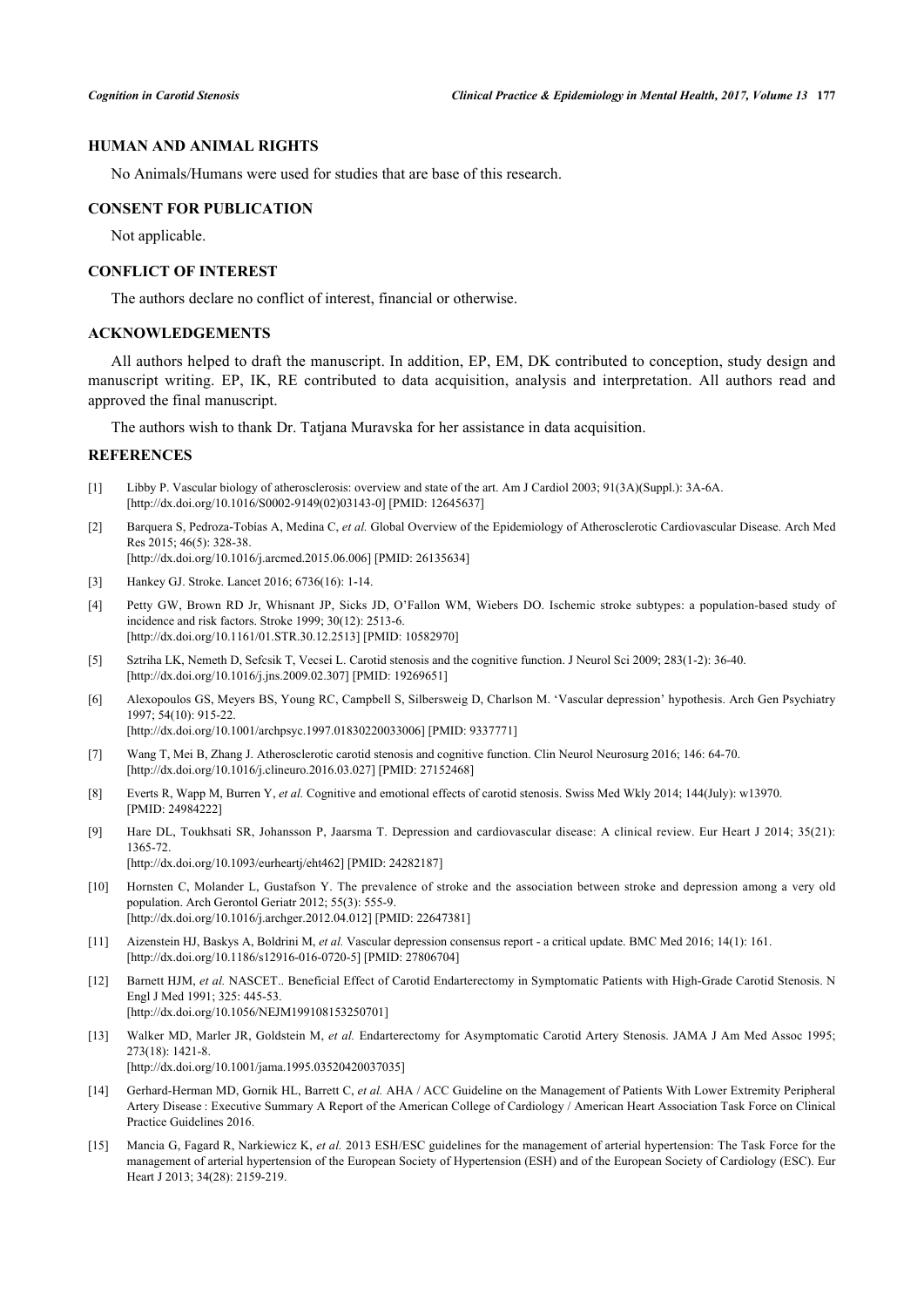#### **178** *Clinical Practice & Epidemiology in Mental Health, 2017, Volume 13 Pucite et al.*

[\[http://dx.doi.org/10.1093/eurheartj/eht151](http://dx.doi.org/10.1093/eurheartj/eht151)] [PMID: [23771844\]](http://www.ncbi.nlm.nih.gov/pubmed/23771844)

- <span id="page-10-0"></span>[16] Ponikowski P, Voors AA, Anker SD, *et al.* 2016 ESC Guidelines for the diagnosis and treatment of acute and chronic heart failure: The Task Force for the diagnosis and treatment of acute and chronic heart failure of the European Society of Cardiology (ESC)Developed with the special contribution of the Heart Failure Association (HFA) of the ESC. Eur Heart J 2016; 37(27): 2129-200. [\[http://dx.doi.org/10.1093/eurheartj/ehw128\]](http://dx.doi.org/10.1093/eurheartj/ehw128) [PMID: [27206819](http://www.ncbi.nlm.nih.gov/pubmed/27206819)]
- <span id="page-10-1"></span>[17] Kirchhof P, Benussi S, Kotecha D, *et al.* 2016 ESC Guidelines for the management of atrial fibrillation developed in collaboration with EACTS. Europace 2016; 18(11): 1609-78. [\[http://dx.doi.org/10.1093/europace/euw295](http://dx.doi.org/10.1093/europace/euw295)] [PMID: [27567465\]](http://www.ncbi.nlm.nih.gov/pubmed/27567465)
- <span id="page-10-2"></span>[18] Bocti C, Legault V, Leblanc N, *et al.* Vascular cognitive impairment: most useful subtests of the Montreal Cognitive Assessment in minor stroke and transient ischemic attack. Dement Geriatr Cogn Disord 2013; 36(3-4): 154-62. [\[http://dx.doi.org/10.1159/000351674\]](http://dx.doi.org/10.1159/000351674) [PMID: [23900081](http://www.ncbi.nlm.nih.gov/pubmed/23900081)]
- [19] Cumming TB, Churilov L, Linden T, Bernhardt J. Montreal Cognitive Assessment and Mini-Mental State Examination are both valid cognitive tools in stroke. Acta Neurol Scand 2013; 128(2): 122-9. [\[http://dx.doi.org/10.1111/ane.12084\]](http://dx.doi.org/10.1111/ane.12084) [PMID: [23425001](http://www.ncbi.nlm.nih.gov/pubmed/23425001)]
- <span id="page-10-3"></span>[20] Koski L. Validity and applications of the Montreal cognitive assessment for the assessment of vascular cognitive impairment. Cerebrovasc Dis 2013; 36(1): 6-18. [\[http://dx.doi.org/10.1159/000352051\]](http://dx.doi.org/10.1159/000352051) [PMID: [23920318](http://www.ncbi.nlm.nih.gov/pubmed/23920318)]
- <span id="page-10-4"></span>[21] Nasreddine Ziad. MoCA Instruction Latvian [Internet]. Available from: [http://www.mocatest.org/wp-content/uploads/2015/ tests](http://www.mocatest.org/wp-content/uploads/2015/tests-instructions/MoCA-Instruction-Latvian.pdf)[instructions/MoCA-Instruction-Latvian.pdf \[](http://www.mocatest.org/wp-content/uploads/2015/tests-instructions/MoCA-Instruction-Latvian.pdf)cited 2017 Apr 30]
- <span id="page-10-5"></span>[22] Nasreddine ZS, Phillips NA, Bédirian V, *et al.* The Montreal Cognitive Assessment, MoCA: a brief screening tool for mild cognitive impairment. J Am Geriatr Soc 2005; 53(4): 695-9. [\[http://dx.doi.org/10.1111/j.1532-5415.2005.53221.x\]](http://dx.doi.org/10.1111/j.1532-5415.2005.53221.x) [PMID: [15817019](http://www.ncbi.nlm.nih.gov/pubmed/15817019)]
- <span id="page-10-6"></span>[23] Kroenke K, Spitzer RL, Williams JB, Löwe B. The Patient Health Questionnaire Somatic, Anxiety, and Depressive Symptom Scales: a systematic review. Gen Hosp Psychiatry 2010; 32(4): 345-59. [\[http://dx.doi.org/10.1016/j.genhosppsych.2010.03.006](http://dx.doi.org/10.1016/j.genhosppsych.2010.03.006)] [PMID: [20633738\]](http://www.ncbi.nlm.nih.gov/pubmed/20633738)
- <span id="page-10-7"></span>[24] Kroenke K, Spitzer RL. The PHQ-9: A New Depression Diagnostic and Severity Measure. Psychiatr Ann 2002; 32(9): 509-15. [\[http://dx.doi.org/10.3928/0048-5713-20020901-06\]](http://dx.doi.org/10.3928/0048-5713-20020901-06)
- <span id="page-10-8"></span>[25] Rancans E, Vrublevska J, Trapencieris M, *et al.* Validity of patient health questionnaire (PHQ-9) in detecting depression in primary care settings in Latvia – the results of the National Research Project BIOMEDICINE. Eur Neuropsychopharmacol 2016; 26: S481. [\[http://dx.doi.org/10.1016/S0924-977X\(16\)31487-0\]](http://dx.doi.org/10.1016/S0924-977X(16)31487-0)
- <span id="page-10-9"></span>[26] SF-36 Health Survey Latvian and Russian version - Optum.com [Internet]. Available from: <https://campaign.optum.com/optum-outcomes/what-we-do/health-surveys/sf-36v2-health-survey.html> [cited 2015 Mar 3].
- <span id="page-10-10"></span>[27] Ware J, Kosinski M, Bjorner J, Turner-Bowker D, Gandek B, Maruish ME. SF36v2 Health Survey: Administration guide for clinical trial investigators. Lincoln, RI: QualityMetric Incorporated 2008. [cited 2017 Apr 30]
- <span id="page-10-11"></span>[28] Cohen DJ, Stolker JM, Wang K, et al. Health-related quality of life after carotid stenting versus carotid endarterectomy: results from CREST (Carotid Revascularization Endarterectomy Versus Stenting Trial). J Am Coll Cardiol 2011; 58(15): 1557-65. [\[http://dx.doi.org/10.1016/j.jacc.2011.05.054\]](http://dx.doi.org/10.1016/j.jacc.2011.05.054) [PMID: [21958882](http://www.ncbi.nlm.nih.gov/pubmed/21958882)]
- <span id="page-10-12"></span>[29] Ivanovs A, Eksteina I, Viksna L. Normative Data of the Population of Latvia for the SF-36 (The Short Form 36) Health Survey RSU Res Artic Med pharmacy. Latv 2012; pp. 149-59.
- <span id="page-10-13"></span>[30] Dichgans M, Leys D. Vascular Cognitive Impairment. Circ Res 2017; 120(3): 573-91. [\[http://dx.doi.org/10.1161/CIRCRESAHA.116.308426](http://dx.doi.org/10.1161/CIRCRESAHA.116.308426)] [PMID: [28154105](http://www.ncbi.nlm.nih.gov/pubmed/28154105)]
- <span id="page-10-14"></span>[31] Aleksic M, Huff W, Hoppmann B, Heckenkamp J, Pukrop R, Brunkwall J. Cognitive function remains unchanged after endarterectomy of unilateral internal carotid artery stenosis under local anaesthesia. Eur J Vasc Endovasc Surg 2006; 31(6): 616-21. [\[http://dx.doi.org/10.1016/j.ejvs.2005.12.012\]](http://dx.doi.org/10.1016/j.ejvs.2005.12.012) [PMID: [16466939](http://www.ncbi.nlm.nih.gov/pubmed/16466939)]
- <span id="page-10-15"></span>[32] Moorhouse P, Rockwood K. Vascular cognitive impairment: current concepts and clinical developments. Lancet Neurol 2008; 7(3): 246-55. [\[http://dx.doi.org/10.1016/S1474-4422\(08\)70040-1\]](http://dx.doi.org/10.1016/S1474-4422(08)70040-1) [PMID: [18275926](http://www.ncbi.nlm.nih.gov/pubmed/18275926)]
- <span id="page-10-16"></span>[33] Jokinen H, Melkas S, Ylikoski R, *et al.* Post-stroke cognitive impairment is common even after successful clinical recovery. Eur J Neurol 2015; 22(9): 1288-94.
	- [\[http://dx.doi.org/10.1111/ene.12743\]](http://dx.doi.org/10.1111/ene.12743) [PMID: [26040251](http://www.ncbi.nlm.nih.gov/pubmed/26040251)]
- <span id="page-10-17"></span>[34] Wright CB, Flores A. Vascular contributions to cognitive impairment. Neurol Clin Pract 2015; 5(3): 201-8. [\[http://dx.doi.org/10.1212/CPJ.0000000000000118\]](http://dx.doi.org/10.1212/CPJ.0000000000000118) [PMID: [26124978](http://www.ncbi.nlm.nih.gov/pubmed/26124978)]
- <span id="page-10-18"></span>[35] de la Torre JC. Vascular risk factor detection and control may prevent Alzheimer's disease. Ageing Res Rev 2010; 9(3): 218-25. [\[http://dx.doi.org/10.1016/j.arr.2010.04.002\]](http://dx.doi.org/10.1016/j.arr.2010.04.002) [PMID: [20385255](http://www.ncbi.nlm.nih.gov/pubmed/20385255)]
- <span id="page-10-19"></span>[36] van Rooij FG, Schaapsmeerders P, Maaijwee NA, *et al.* Persistent cognitive impairment after transient ischemic attack. Stroke 2014; 45(8): 2270-4.

[\[http://dx.doi.org/10.1161/STROKEAHA.114.005205](http://dx.doi.org/10.1161/STROKEAHA.114.005205)] [PMID: [25070959\]](http://www.ncbi.nlm.nih.gov/pubmed/25070959)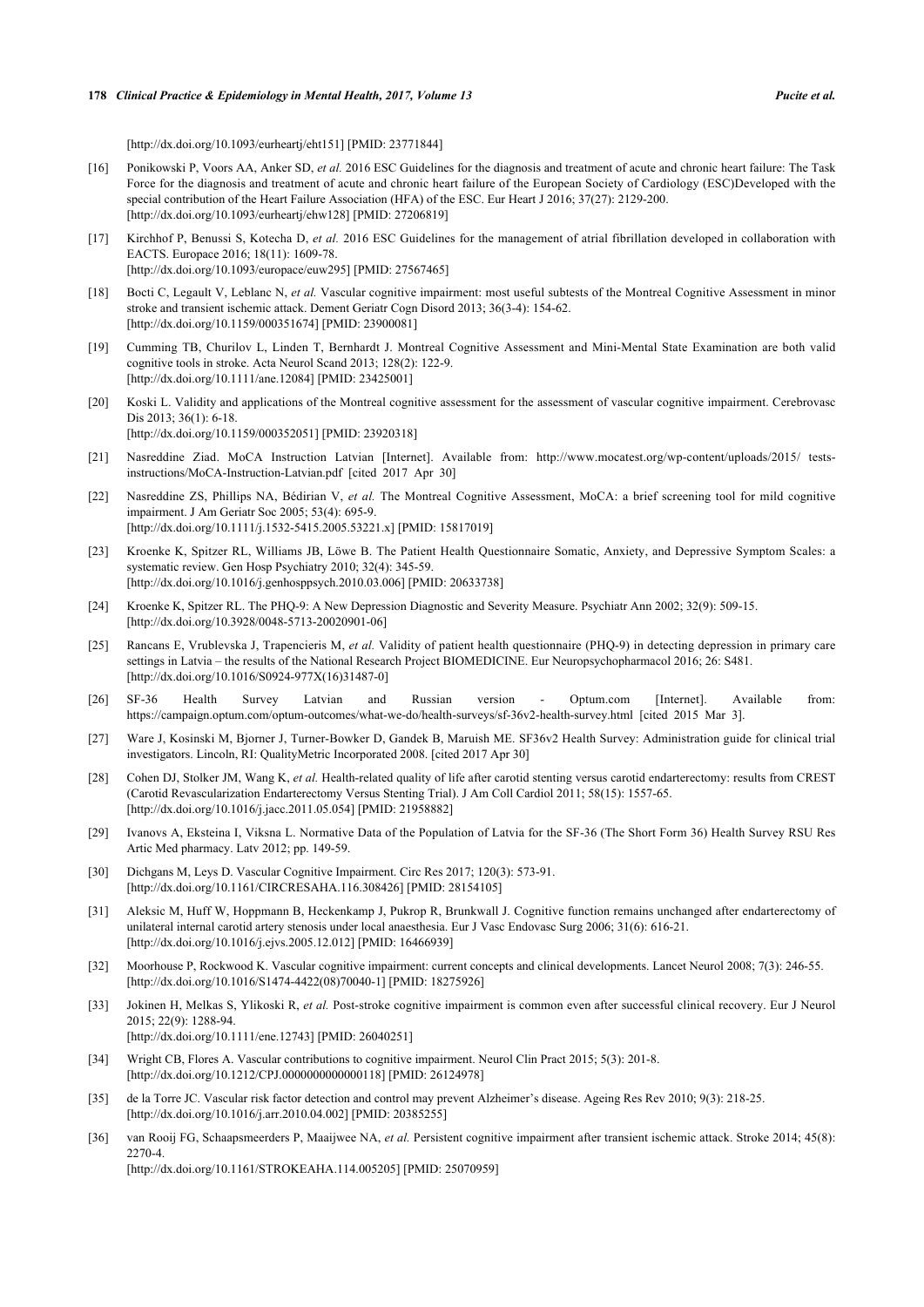- <span id="page-11-0"></span>[37] Kauranen T, Laari S, Turunen K, Mustanoja S, Baumann P, Poutiainen E. The cognitive burden of stroke emerges even with an intact NIH Stroke Scale Score: a cohort study. J Neurol Neurosurg Psychiatry 2014; 85(3): 295-9. [\[http://dx.doi.org/10.1136/jnnp-2013-305585](http://dx.doi.org/10.1136/jnnp-2013-305585)] [PMID: [24078716\]](http://www.ncbi.nlm.nih.gov/pubmed/24078716)
- <span id="page-11-1"></span>[38] van Rooij FG, Kessels RP, Richard E, De Leeuw FE, van Dijk EJ. Cognitive Impairment in Transient Ischemic Attack Patients: A Systematic Review. Cerebrovasc Dis 2016; 42(1-2): 1-9. [\[http://dx.doi.org/10.1159/000444282\]](http://dx.doi.org/10.1159/000444282) [PMID: [26886189](http://www.ncbi.nlm.nih.gov/pubmed/26886189)]
- <span id="page-11-2"></span>[39] Verhaaren BF, Vernooij MW, de Boer R, *et al.* High blood pressure and cerebral white matter lesion progression in the general population. Hypertension 2013; 61(6): 1354-9. [\[http://dx.doi.org/10.1161/HYPERTENSIONAHA.111.00430\]](http://dx.doi.org/10.1161/HYPERTENSIONAHA.111.00430) [PMID: [23529163](http://www.ncbi.nlm.nih.gov/pubmed/23529163)]
- <span id="page-11-3"></span>[40] Prins ND, Scheltens P. White matter hyperintensities, cognitive impairment and dementia: an update. Nat Rev Neurol 2015; 11(3): 157-65. [\[http://dx.doi.org/10.1038/nrneurol.2015.10\]](http://dx.doi.org/10.1038/nrneurol.2015.10) [PMID: [25686760](http://www.ncbi.nlm.nih.gov/pubmed/25686760)]
- <span id="page-11-4"></span>[41] Markus H, Cullinane M. Severely impaired cerebrovascular reactivity predicts stroke and TIA risk in patients with carotid artery stenosis and occlusion. Brain 2001; 124(Pt 3): 457-67. [\[http://dx.doi.org/10.1093/brain/124.3.457](http://dx.doi.org/10.1093/brain/124.3.457)] [PMID: [11222446](http://www.ncbi.nlm.nih.gov/pubmed/11222446)]
- <span id="page-11-5"></span>[42] Kougias P, Collins R, Pastorek N, *et al.* Comparison of domain-specific cognitive function after carotid endarterectomy and stenting. J Vasc Surg 2015; 62(2): 355-61. [\[http://dx.doi.org/10.1016/j.jvs.2015.02.057](http://dx.doi.org/10.1016/j.jvs.2015.02.057)] [PMID: [26211378\]](http://www.ncbi.nlm.nih.gov/pubmed/26211378)
- [43] Carta MG, Lecca ME, Saba L, *et al.* Patients with carotid atherosclerosis who underwent or did not undergo carotid endarterectomy: outcome on mood, cognition and quality of life. BMC Psychiatry. Available from: [http://bmcpsychiatry.biomedcentral.com/](http://bmcpsychiatry.biomedcentral.com/articles/10.1186/s12888-015-0663-y) [articles/10.1186/s12888-015-0663-y](http://bmcpsychiatry.biomedcentral.com/articles/10.1186/s12888-015-0663-y) 2015. [cited 2017 Apr 17] [\[http://dx.doi.org/10.1186/s12888-015-0663-y\]](http://dx.doi.org/10.1186/s12888-015-0663-y)
- <span id="page-11-6"></span>[44] Wapp M, Everts R, Burren Y, *et al.* Cognitive improvement in patients with carotid stenosis is independent of treatment type. Swiss Med Wkly 2015; 145(December): w14226. [PMID: [26700596\]](http://www.ncbi.nlm.nih.gov/pubmed/26700596)
- <span id="page-11-7"></span>[45] Baracchini C, Mazzalai F, Gruppo M, Lorenzetti R, Ermani M, Ballotta E. Carotid endarterectomy protects elderly patients from cognitive decline: a prospective study. Surgery 2012; 151(1): 99-106. [\[http://dx.doi.org/10.1016/j.surg.2011.06.031\]](http://dx.doi.org/10.1016/j.surg.2011.06.031) [PMID: [21943640](http://www.ncbi.nlm.nih.gov/pubmed/21943640)]
- <span id="page-11-8"></span>[46] Watanabe J, Ogata T, Hamada O, *et al.* Improvement of cognitive function after carotid endarterectomy--a new strategy for the evaluation of cognitive function. J Stroke Cerebrovasc Dis 2014; 23(6): 1332-6. [\[http://dx.doi.org/10.1016/j.jstrokecerebrovasdis.2013.11.004\]](http://dx.doi.org/10.1016/j.jstrokecerebrovasdis.2013.11.004) [PMID: [24462461](http://www.ncbi.nlm.nih.gov/pubmed/24462461)]
- <span id="page-11-9"></span>[47] Popovic IM, Lovrencic-Huzjan A, Simundic AM, Popovic A, Seric V, Demarin V. Cognitive performance in asymptomatic patients with advanced carotid disease. Cogn Behav Neurol 2011; 24(3): 145-51. [\[http://dx.doi.org/10.1097/WNN.0b013e3182313020](http://dx.doi.org/10.1097/WNN.0b013e3182313020)] [PMID: [21945986](http://www.ncbi.nlm.nih.gov/pubmed/21945986)]
- <span id="page-11-10"></span>[48] Jackson DC, Sandoval-Garcia C, Rocque BG, *et al.* Cognitive Deficits in Symptomatic and Asymptomatic Carotid Endarterectomy Surgical Candidates. Arch Clin Neuropsychol 2016; 31(1): 1-7. [\[http://dx.doi.org/10.1093/arclin/acv082](http://dx.doi.org/10.1093/arclin/acv082)] [PMID: [26663810\]](http://www.ncbi.nlm.nih.gov/pubmed/26663810)
- <span id="page-11-11"></span>[49] Rao R, Jackson S, Howard R. Depression in older people with mild stroke, carotid stenosis and peripheral vascular disease: a comparison with healthy controls. Int J Geriatr Psychiatry 2001; 16(2): 175-83. [\[http://dx.doi.org/10.1002/1099-1166\(200102\)16:2<175::AID-GPS298>3.0.CO;2-0](http://dx.doi.org/10.1002/1099-1166(200102)16:2<175::AID-GPS298>3.0.CO;2-0)] [PMID: [11241723\]](http://www.ncbi.nlm.nih.gov/pubmed/11241723)
- <span id="page-11-12"></span>[50] Mlekusch W, Mlekusch I, Minar E, *et al.* Is there improvement of "vascular depression" after carotid artery stent placement? Radiology 2006; 240(2): 508-14. [\[http://dx.doi.org/10.1148/radiol.2402051043](http://dx.doi.org/10.1148/radiol.2402051043)] [PMID: [16775222](http://www.ncbi.nlm.nih.gov/pubmed/16775222)]
- <span id="page-11-13"></span>[51] Prugger C, Godin O, Perier MC, *et al.* Longitudinal association of carotid plaque presence and intima-media thickness with depressive symptoms in the elderly: the three-city study. Arterioscler Thromb Vasc Biol 2015; 35(5): 1279-83. [\[http://dx.doi.org/10.1161/ATVBAHA.114.305061\]](http://dx.doi.org/10.1161/ATVBAHA.114.305061) [PMID: [25838423](http://www.ncbi.nlm.nih.gov/pubmed/25838423)]
- [52] Beutel ME, Wiltink J, Kirschner Y, et al. History of depression but not current depression is associated with signs of atherosclerosis: data from the Gutenberg Health Study. Psychol Med 2014; 44(5): 919-25. [\[http://dx.doi.org/10.1017/S0033291713001542](http://dx.doi.org/10.1017/S0033291713001542)] [PMID: [23822954\]](http://www.ncbi.nlm.nih.gov/pubmed/23822954)
- [53] Haas DC, Davidson KW, Schwartz DJ, *et al.* Depressive symptoms are independently predictive of carotid atherosclerosis. Am J Cardiol 2005; 95(4): 547-50.

[\[http://dx.doi.org/10.1016/j.amjcard.2004.10.032\]](http://dx.doi.org/10.1016/j.amjcard.2004.10.032) [PMID: [15695154](http://www.ncbi.nlm.nih.gov/pubmed/15695154)]

- <span id="page-11-14"></span>[54] Faramawi MF, Gustat J, Wildman RP, Rice J, Johnson E, Sherwin R. Relation between depressive symptoms and common carotid artery atherosclerosis in American persons  $>$  or = 65 years of age. Am J Cardiol 2007; 99(11): 1610-3. [\[http://dx.doi.org/10.1016/j.amjcard.2006.12.090\]](http://dx.doi.org/10.1016/j.amjcard.2006.12.090) [PMID: [17531591](http://www.ncbi.nlm.nih.gov/pubmed/17531591)]
- <span id="page-11-15"></span>[55] Brostow DP, Petrik ML, Starosta AJ, Waldo SW. Depression in patients with peripheral arterial disease: A systematic review. Eur J Cardiovasc Nurs 2017; 16(3): 181-93. [\[http://dx.doi.org/10.1177/1474515116687222\]](http://dx.doi.org/10.1177/1474515116687222) [PMID: [28051339](http://www.ncbi.nlm.nih.gov/pubmed/28051339)]